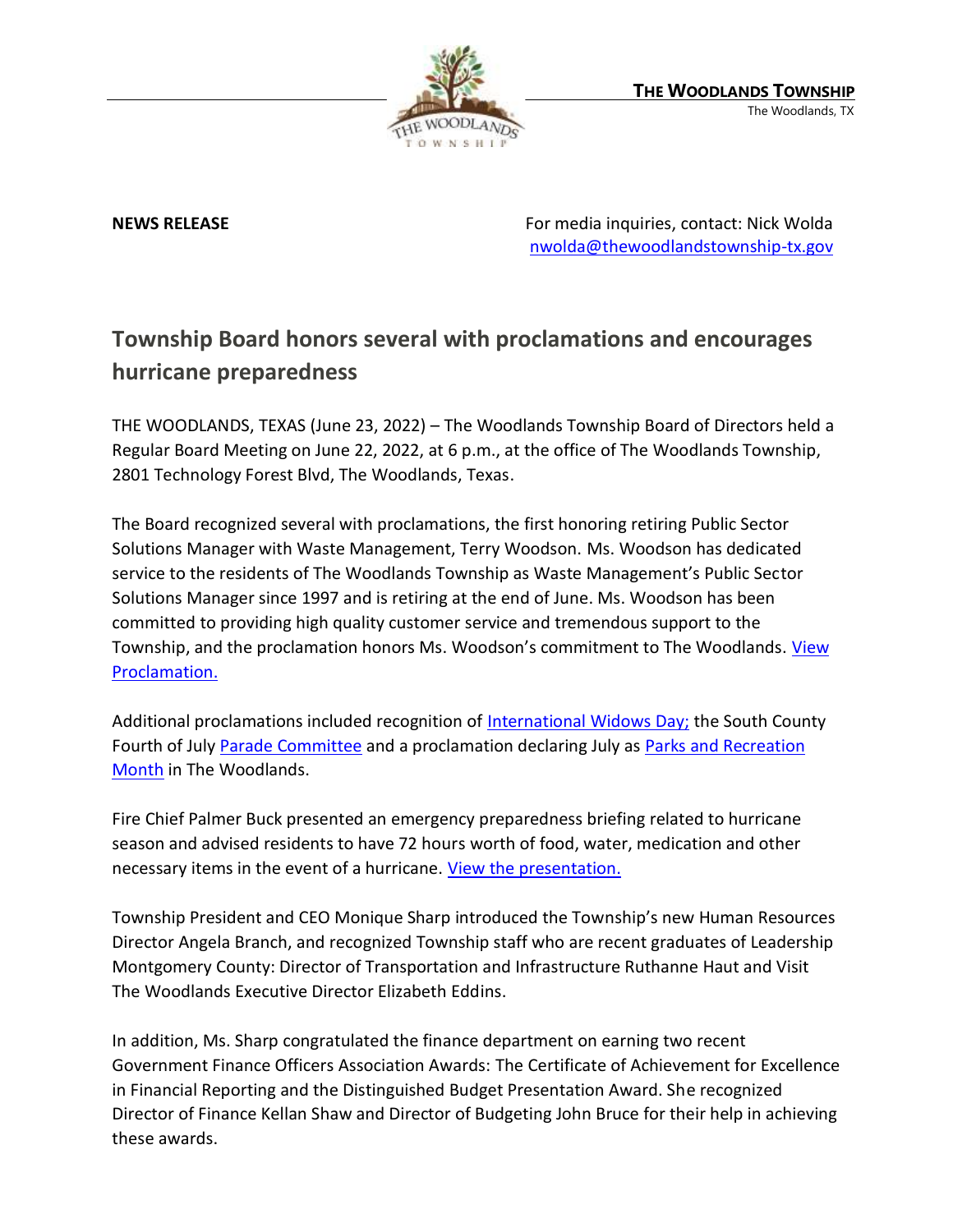

The Board accepted the *financial report*, presented by Finance Director Kellan Shaw.

The Board approved a recommendation from the Audit Committee on the Annual Comprehensive Financial Report and the Single Audit Reports for the year ended December 31, 2021. [View presentation.](https://www.thewoodlandstownship-tx.gov/Archive.aspx?ADID=12408)

The Board then recessed to Executive Session, and upon reconvening, approved a network agreement with ICTX/Wave Media to provide connectivity for the Township.

Earlier in the meeting, on the consent agenda, the Board:

- Received administrative reports from Community Services, Law Enforcement and Community Policing, Transportation (Park and Ride and Trolley System) and The Woodlands Fire Department.
- Adopted Resolution No. 009-22 regarding the Annual Report on Financial Information and Operating Data for the disclosure filing pertaining to Sales Tax and Hotel Occupancy Tax Refunding Bonds, Series 2019; Unlimited Tax Refunding Bonds, Series 2019; and Unlimited Tax Refunding Bonds, Series 2021.
- Approved a budget amendment for fire vehicle modems.
- Awarded a contract for annual medical physicals for The Woodlands Fire Department.
- Approved appointments to the Booking and Blocking Committee for The Woodlands Convention Center.
- Approved engagement of legal services with The Strong Firm, P.C.

The Board also heard reports from Village Associations and comments from the public.

The Woodlands Township Board Meetings may be attended in person, watched live online or viewed later via recording a[t www.thewoodlandstownship-tx.gov/meetingvideos](http://www.thewoodlandstownship-tx.gov/meetingvideos). The agenda and attachments may be viewed at [https://www.thewoodlandstownship-tx.gov/991/Agendas-](https://www.thewoodlandstownship-tx.gov/991/Agendas-Minutes-and-More)[Minutes-and-More.](https://www.thewoodlandstownship-tx.gov/991/Agendas-Minutes-and-More)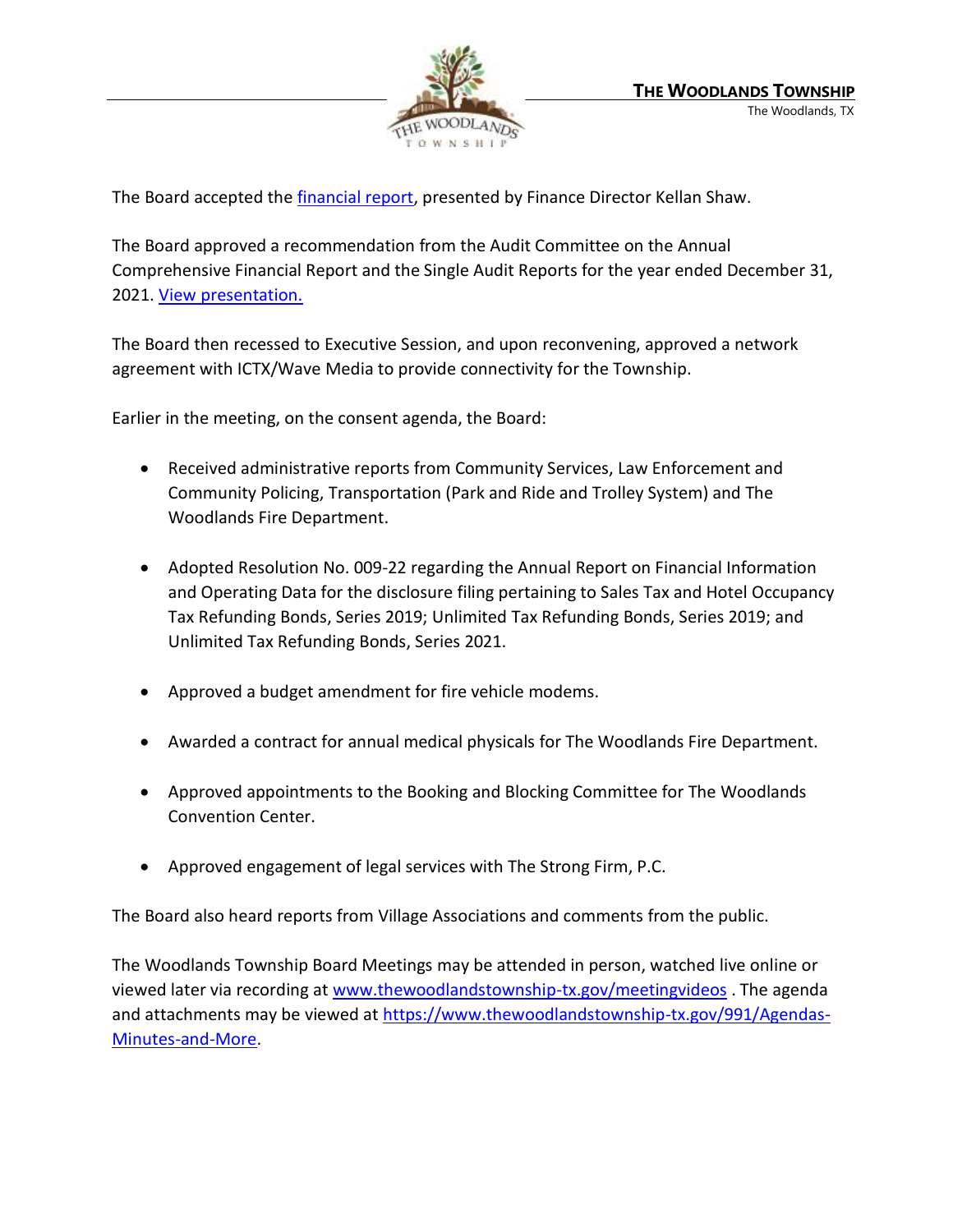



*The Township Board of Directors recognized Terry Woodson with a proclamation on her retirement after 26 years of service as the Public Sector Solutions Manager with Waste Management. Pictured, left to right, Board Secretary Dr. Shelley Sekula-Gibbs, Vice Chairman Bruce Rieser, Terry Woodson, Chairman Gordy Bunch, Directors Dr. Ann K. Snyder and Bob Milner, Treasurer John Anthony Brown.* 



*The Township Board of Directors issued a proclamation in recognition of International Widows Day. Pictured, left to right, Board Vice Chairman Bruce Rieser, Modern Widows Club members Tonya Rose, Cheryl Sherrill, Genevieve Saffron, Patricia Gonzalez, Board Secretary Dr. Shelley Sekula-Gibbs, club members Kim Joplin, Julie Nieto, Nancy Beyer, Board Chairman Gordy Bunch, Directors Dr. Ann K. Snyder and Bob Milner, Treasurer John Anthony Brown.*